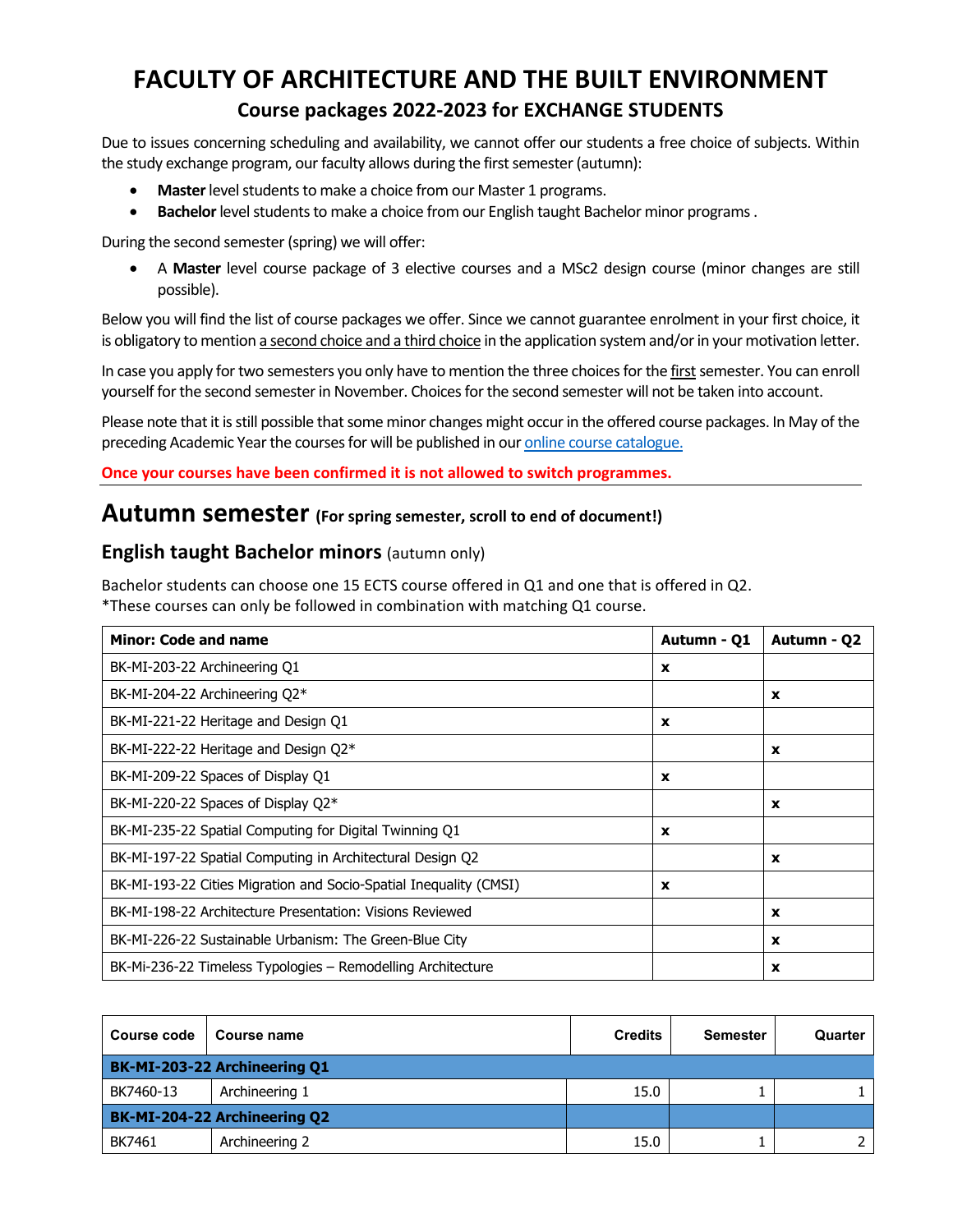| Course code                         | Course name                            | <b>Credits</b> | <b>Semester</b> | Quarter |  |  |
|-------------------------------------|----------------------------------------|----------------|-----------------|---------|--|--|
| BK-MI-221-22 Heritage and Design Q1 |                                        |                |                 |         |  |  |
| <b>BK7550</b>                       | Landscape and Transition               | 5.0            | Ŧ.              |         |  |  |
| <b>BK7551</b>                       | History of Dutch Cities and Landscapes | 5.0            |                 |         |  |  |
| <b>BK7555</b>                       | City and Transformation                | 5.0            | Τ.              |         |  |  |
|                                     | BK-MI-222-22 Heritage and Design Q2    |                |                 |         |  |  |
| <b>BK7552</b>                       | Heritage: Theory and Practice          | 5.0            |                 |         |  |  |
| <b>BK7553</b>                       | Architecture and Re-use                | 5.0            |                 |         |  |  |
| <b>BK7554</b>                       | History of Dutch architecture and art  | 5.0            |                 |         |  |  |

| BK-MI-209-22 Spaces of Display Q1<br>(for this minor is a selection procedure, please send your portfolio and motivation to L.M.M.deWit@tudelft.nl) |                                                   |      |  |  |  |
|-----------------------------------------------------------------------------------------------------------------------------------------------------|---------------------------------------------------|------|--|--|--|
| BK7064                                                                                                                                              | Spaces of Display 1; retail and exhibition design | 10.0 |  |  |  |
| BK7066                                                                                                                                              | Tools for Spaces of Display 1                     | 5.0  |  |  |  |
|                                                                                                                                                     | BK-MI-220-22 Spaces of Display Q2                 |      |  |  |  |
| BK7065                                                                                                                                              | Spaces of Display 2; retail and exhibition design | 10.0 |  |  |  |
| <b>BK7067</b>                                                                                                                                       | Tools for Spaces of Display 2                     | 5.0  |  |  |  |

| <b>BK-MI-235-22 Spatial Computing for Sustainable Development</b> |                                                        |      |  |  |  |
|-------------------------------------------------------------------|--------------------------------------------------------|------|--|--|--|
| <b>BK-MI-235</b>                                                  | Spatial Computing for Digital Twinning                 | 15.0 |  |  |  |
|                                                                   | BK-MI-197-22 Spatial Computing in Architectural Design |      |  |  |  |
| BK7083                                                            | Computational Design Studio                            | 9.0  |  |  |  |
| <b>BK7084</b>                                                     | <b>Computational Simulations</b>                       | 6.0  |  |  |  |

| BK-MI-193-22 Cities Migration and Socio-Spatial Inequality (CMSI) |                                                                |     |  |  |
|-------------------------------------------------------------------|----------------------------------------------------------------|-----|--|--|
| BK7470                                                            | <b>CMSI Lecture Series &amp; Review Paper</b>                  | 6.0 |  |  |
| BK7471                                                            | <b>CMSI Collaborative Project: Tackling Spatial Inequality</b> | 6.0 |  |  |
| BK7472                                                            | CMSI Engaging with Practice of Spatial Inequality              | 3.0 |  |  |

| <b>BK-MI-198-22 Architecture Presentation: Visions Reviewed</b> |                                     |     |  |  |
|-----------------------------------------------------------------|-------------------------------------|-----|--|--|
| BK7140                                                          | Presenting Project Facts            | 3.0 |  |  |
| BK7141                                                          | Presenting Project Visions          | 3.0 |  |  |
| BK7142                                                          | <b>Presenting Project Prospects</b> | 9.0 |  |  |

| <b>BK-MI-226-22 Sustainable Urbanism: The Green-Blue City</b> |                                                 |      |  |  |
|---------------------------------------------------------------|-------------------------------------------------|------|--|--|
| <b>BK7225</b>                                                 | Basic techniques for sustainable urban design   |      |  |  |
| <b>BK7225</b>                                                 | City and Public Space: Sustainable Urban Design | 10.0 |  |  |

| BK-Mi-236-22 Timeless Typologies – Remodelling Architecture |                                                |      |  |  |
|-------------------------------------------------------------|------------------------------------------------|------|--|--|
| BK-Mi-236                                                   | Timeless Typologies - Remodelling Architecture | 15.0 |  |  |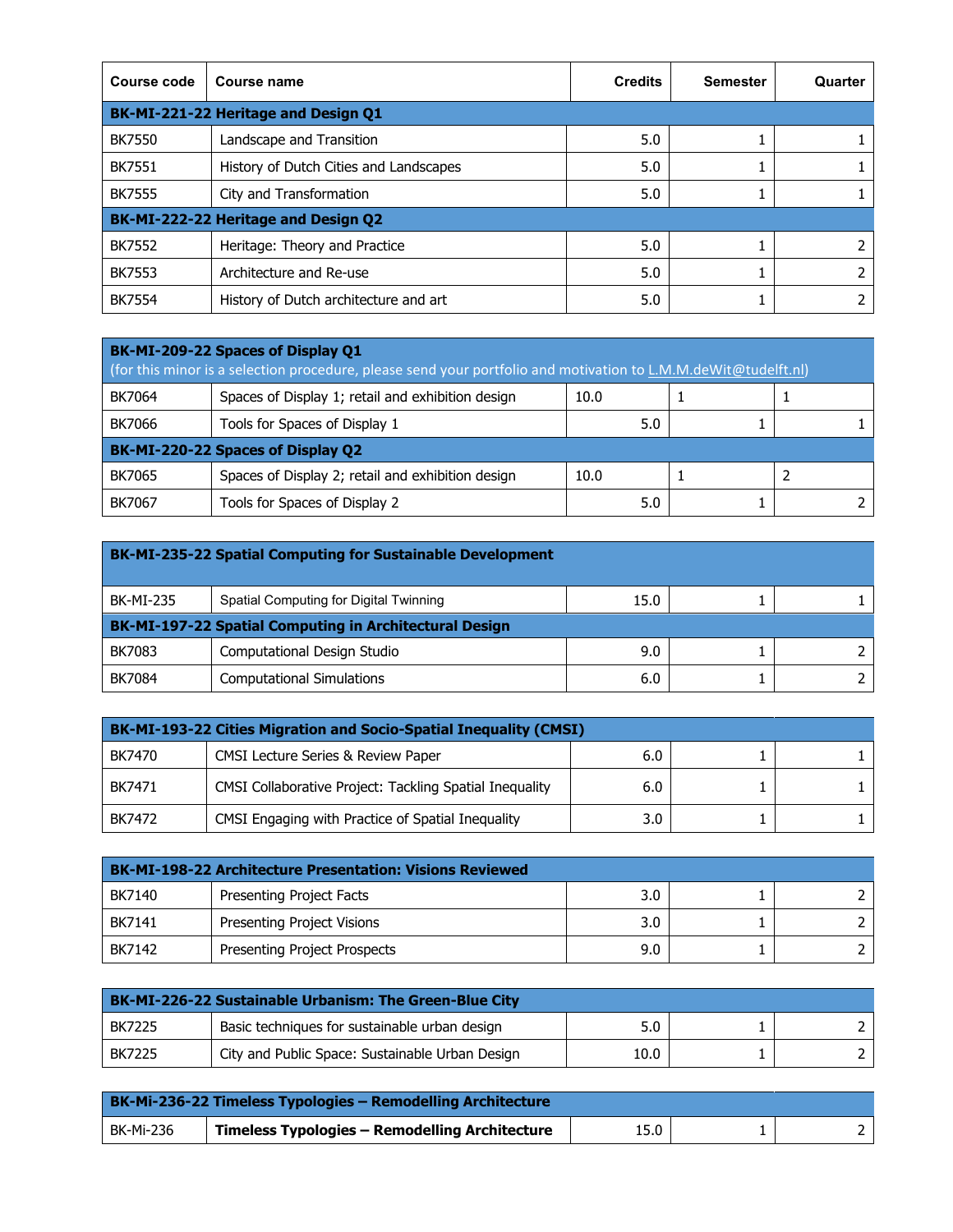**Master Architecture specializations** (autumn only) More detailed information can be foun[d here.](https://www.tudelft.nl/onderwijs/opleidingen/masters/aubs/msc-architecture-urbanism-and-building-sciences/master-tracks/architecture/programme/studios/)

| Course code                                                       | Course name                                                 | <b>Credits</b> | <b>Semester</b> | Quarter |
|-------------------------------------------------------------------|-------------------------------------------------------------|----------------|-----------------|---------|
| <b>Architecture and Dwelling</b>                                  |                                                             |                |                 |         |
| Master 1                                                          |                                                             |                |                 |         |
| AR1A061                                                           | Delft Lectures on Architectural Design and Research Methods | 5.0            |                 |         |
| AR1A066                                                           | Delft Lectures on Architectural History and Theory          | 5.0            | 2               |         |
| AR1A080                                                           | <b>Building Engineering Studios</b>                         | 10.0           |                 | 1.2     |
| AR1AD014                                                          | <b>Fundamentals of Housing Design Studio</b>                | 10.0           |                 | 1, 2    |
| Starting Course MSc1 (highly recommended, see course description) |                                                             |                |                 |         |
| AR071                                                             | Workshops Faculty of Architecture and the Built Environment |                |                 |         |

|          | Form, Structure and Aesthetics                                    |      |   |               |
|----------|-------------------------------------------------------------------|------|---|---------------|
| Master 1 |                                                                   |      |   |               |
| AR1A061  | Delft Lectures on Architectural Design and Research Methods       | 5.0  |   |               |
| AR1A066  | Delft Lectures on Architectural History and Theory                | 5.0  | 2 | $\mathcal{P}$ |
| AR1A080  | <b>Building Engineering Studios</b>                               | 10.0 |   | 1, 2          |
| AR1FO010 | Form, Structure and Aesthetics Studio                             | 10.0 |   | 1, 2          |
|          | Starting Course MSc1 (highly recommended, see course description) |      |   |               |
| AR071    | Workshops Faculty of Architecture and the Built Environment       |      |   |               |

|          | <b>Architectural Design Crossovers</b>                            |      |   |      |
|----------|-------------------------------------------------------------------|------|---|------|
| Master 1 |                                                                   |      |   |      |
| AR1A061  | Delft Lectures on Architectural Design and Research Methods       | 5.0  |   |      |
| AR1A066  | Delft Lectures on Architectural History and Theory                | 5.0  | 2 |      |
| AR1A080  | <b>Building Engineering Studios</b>                               | 10.0 |   | 1.2  |
| AR1DC010 | Architectural Design Crossovers Studio                            | 10.0 |   | 1, 2 |
|          | Starting Course MSc1 (highly recommended, see course description) |      |   |      |
| AR071    | Workshops Faculty of Architecture and the Built Environment       |      |   |      |

| <b>Architectural Engineering</b>                                  |                                                             |      |   |      |  |
|-------------------------------------------------------------------|-------------------------------------------------------------|------|---|------|--|
| Master 1                                                          |                                                             |      |   |      |  |
| AR1A061                                                           | Delft Lectures on Architectural Design and Research Methods | 5.0  |   |      |  |
| AR1A066                                                           | Delft Lectures on Architectural History and Theory          | 5.0  | 2 |      |  |
| AR1A080                                                           | <b>Building Engineering Studios</b>                         | 10.0 |   | 1, 2 |  |
| AR1AE011                                                          | <b>EXTREME</b> architecture                                 | 10.0 |   | 1, 2 |  |
| Starting Course MSc1 (highly recommended, see course description) |                                                             |      |   |      |  |
| AR071                                                             | Workshops Faculty of Architecture and the Built Environment |      |   |      |  |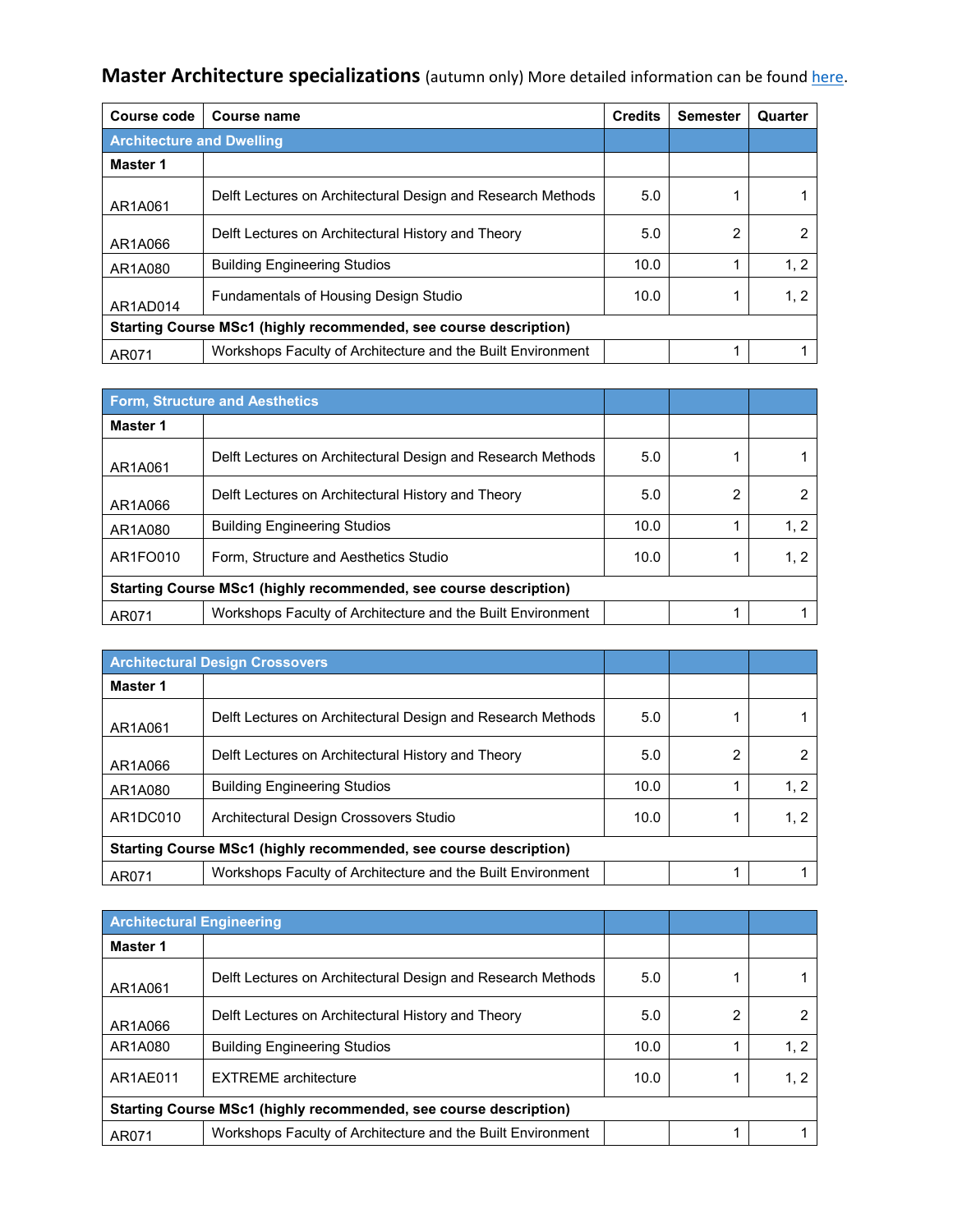|                                                                   | <b>Architecture and Public Building</b>                        |      |   |      |
|-------------------------------------------------------------------|----------------------------------------------------------------|------|---|------|
| Master 1                                                          |                                                                |      |   |      |
| AR1A061                                                           | Delft Lectures on Architectural Design and Research<br>Methods | 5.0  |   |      |
| AR1A066                                                           | Delft Lectures on Architectural History and Theory             | 5.0  | 2 |      |
| AR1A080                                                           | <b>Building Engineering Studios</b>                            | 10.0 |   | 1, 2 |
| AR1AP012                                                          | Public Building Design Studio                                  | 10.0 |   | 1, 2 |
| Starting Course MSc1 (highly recommended, see course description) |                                                                |      |   |      |
| AR071                                                             | Workshops Faculty of Architecture and the Built Environment    |      |   |      |

|                                                                   | <b>Complex projects</b>                                        |      |   |      |
|-------------------------------------------------------------------|----------------------------------------------------------------|------|---|------|
| Master 1                                                          |                                                                |      |   |      |
| AR1A061                                                           | Delft Lectures on Architectural Design and Research<br>Methods | 5.0  |   |      |
| AR1A066                                                           | Delft Lectures on Architectural History and Theory             | 5.0  | 2 |      |
| AR1A080                                                           | <b>Building Engineering Studios</b>                            | 10.0 |   | 1, 2 |
| AR1CP011                                                          | Complex Projects Design Studio                                 | 10.0 |   | 1, 2 |
| Starting Course MSc1 (highly recommended, see course description) |                                                                |      |   |      |
| AR071                                                             | Workshops Faculty of Architecture and the Built Environment    |      |   |      |

|                                                                          | <b>Methods of Analysis and Imagination</b>                     |      |   |      |
|--------------------------------------------------------------------------|----------------------------------------------------------------|------|---|------|
| Master 1                                                                 |                                                                |      |   |      |
| AR1A061                                                                  | Delft Lectures on Architectural Design and Research<br>Methods | 5.0  |   |      |
| AR1A066                                                                  | Delft Lectures on Architectural History and Theory             | 5.0  | 2 |      |
| AR1A080                                                                  | <b>Building Engineering Studios</b>                            | 10.0 |   | 1, 2 |
| AR1MET011                                                                | Ways of Doing                                                  | 10.0 |   | 1, 2 |
| <b>Starting Course MSc1 (highly recommended, see course description)</b> |                                                                |      |   |      |
| AR071                                                                    | Workshops Faculty of Architecture and the Built Environment    |      |   |      |

| <b>Heritage and Architecture</b>                                  |                                                                  |      |   |      |
|-------------------------------------------------------------------|------------------------------------------------------------------|------|---|------|
| Master 1                                                          |                                                                  |      |   |      |
| AR1A061                                                           | Delft Lectures on Architectural Design and Research<br>Methods   | 5.0  |   |      |
| AR1A066                                                           | Delft Lectures on Architectural History and Theory               | 5.0  | 2 |      |
| AR1A080                                                           | <b>Building Engineering Studios</b>                              | 10.0 |   | 1.2  |
| AR1AH010                                                          | Heritage and Architecture Design Studio: Architectonic<br>Design | 10.0 |   | 1, 2 |
| Starting Course MSc1 (highly recommended, see course description) |                                                                  |      |   |      |
| AR071                                                             | Workshops Faculty of Architecture and the Built Environment      |      |   |      |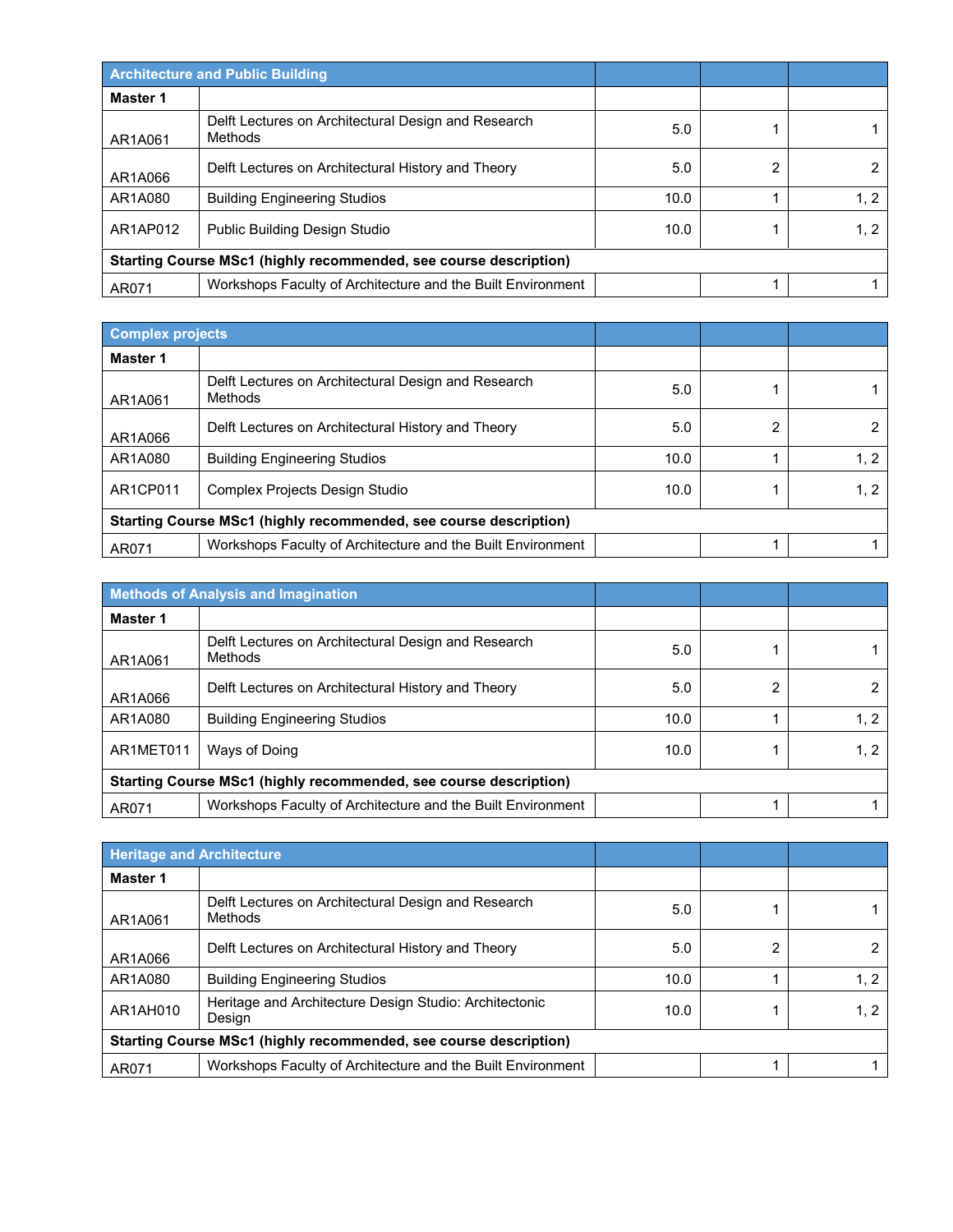|                                                                   | <b>Interiors Buildings Cities</b>                              |      |  |      |
|-------------------------------------------------------------------|----------------------------------------------------------------|------|--|------|
| Master 1                                                          |                                                                |      |  |      |
| AR1A061                                                           | Delft Lectures on Architectural Design and Research<br>Methods | 5.0  |  |      |
| AR1A066                                                           | Delft Lectures on Architectural History and Theory             | 5.0  |  |      |
| AR1A080                                                           | <b>Building Engineering Studios</b>                            | 10.0 |  | 1.2  |
| AR1AI013                                                          | Interiors Buildings Cities MSc1 Design Project                 | 10.0 |  | 1, 2 |
| Starting Course MSc1 (highly recommended, see course description) |                                                                |      |  |      |
| AR071                                                             | Workshops Faculty of Architecture and the Built<br>Environment |      |  |      |

| <b>The Why Factory</b>                                            |                                                                |      |  |  |
|-------------------------------------------------------------------|----------------------------------------------------------------|------|--|--|
| Master 1                                                          |                                                                |      |  |  |
| AR1A061                                                           | Delft Lectures on Architectural Design and Research<br>Methods | 5.0  |  |  |
| AR1A066                                                           | Delft Lectures on Architectural History and Theory             | 5.0  |  |  |
| AR1A081                                                           | <b>Building Engineering Studios</b>                            | 10.0 |  |  |
| AR1TWF011                                                         | The Why Factory MSc1 Design Studio                             | 10.0 |  |  |
| Starting Course MSc1 (highly recommended, see course description) |                                                                |      |  |  |
| AR071                                                             | Workshops Faculty of Architecture and the Built<br>Environment |      |  |  |

|                                                                   | <b>Borders and Territories</b>                                 |      |  |      |
|-------------------------------------------------------------------|----------------------------------------------------------------|------|--|------|
| Master 1                                                          |                                                                |      |  |      |
| AR1A061                                                           | Delft Lectures on Architectural Design and Research<br>Methods | 5.0  |  |      |
| AR1A066                                                           | Delft Lectures on Architectural History and Theory             | 5.0  |  |      |
| AR1A080                                                           | <b>Building Engineering Studios</b>                            | 10.0 |  | 1.2  |
| AR1BO010                                                          | Borders & Territories Design Studio                            | 10.0 |  | 1, 2 |
| Starting Course MSc1 (highly recommended, see course description) |                                                                |      |  |      |
| AR071                                                             | Workshops Faculty of Architecture and the Built<br>Environment |      |  |      |

| Urban Architecture                                                       |                                                                |      |   |      |
|--------------------------------------------------------------------------|----------------------------------------------------------------|------|---|------|
| Master 1                                                                 |                                                                |      |   |      |
| AR1A061                                                                  | Delft Lectures on Architectural Design and Research<br>Methods | 5.0  |   |      |
| AR1A066                                                                  | Delft Lectures on Architectural History and Theory             | 5.0  | 2 |      |
| AR1A080                                                                  | <b>Building Engineering Studios</b>                            | 10.0 |   | 1.2  |
| AR1UA010                                                                 | Urban Architecture MSc 1 Design studio                         | 10.0 |   | 1, 2 |
| <b>Starting Course MSc1 (highly recommended, see course description)</b> |                                                                |      |   |      |
| AR071                                                                    | Workshops Faculty of Architecture and the Built<br>Environment |      |   |      |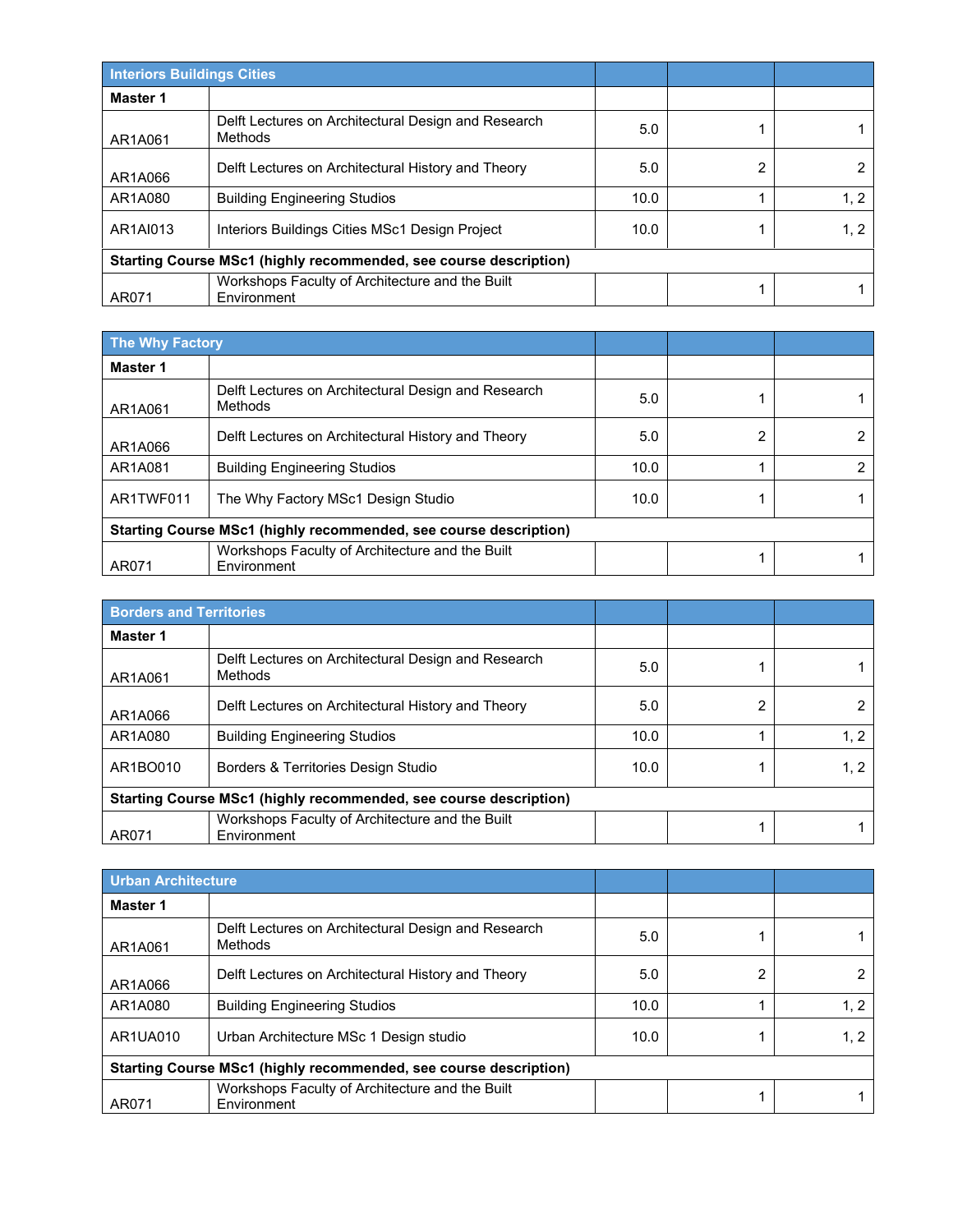## **Master Building Technology** (autumn only)

| Course code                                                          | Course name                                      | <b>Credits</b> | <b>Semester</b> | Quarter |
|----------------------------------------------------------------------|--------------------------------------------------|----------------|-----------------|---------|
| <b>Master 1</b>                                                      |                                                  |                |                 |         |
| AR1B011                                                              | Bucky Lab Design (changed content!)              | 10.0           |                 | 1, 2    |
| <b>ARXXXXX</b>                                                       | Sustainable Architectural Materials & Structures | 5.0            |                 |         |
| <b>ARXXXXX</b>                                                       | Climate Design                                   | 5.0            |                 |         |
| AR1B031                                                              | Research & Methodology                           | 5.0            |                 |         |
| <b>ARXXXXX</b>                                                       | Introduction to Computational Design             | 5.0            |                 |         |
| Starting Course MSc1 (highly recommended, see course description)    |                                                  |                |                 |         |
| AR071<br>Workshops Faculty of Architecture and the Built Environment |                                                  |                |                 |         |

### **Master Management in the Built Environment** (autumn only)

| Course code                                                       | Course name                                                 | <b>Credits</b> | <b>Semester</b> | Quarter |
|-------------------------------------------------------------------|-------------------------------------------------------------|----------------|-----------------|---------|
| Master 1                                                          |                                                             |                |                 |         |
| AR1MBE015                                                         | Research Methods 1                                          | 5.0            |                 |         |
| AR1MBE020                                                         | Design and Construction Management                          | 10.0           |                 |         |
| AR1MBE025                                                         | <b>Building Economics</b>                                   | 5.0            |                 |         |
| AR1MBE030                                                         | Real Estate Management                                      | 10.0           |                 |         |
| Starting Course MSc1 (highly recommended, see course description) |                                                             |                |                 |         |
| AR071                                                             | Workshops Faculty of Architecture and the Built Environment |                |                 |         |

### **Master Landscape Architecture** (autumn only)

| Course code                                                       | Course name                                                                | <b>Credits</b> | <b>Semester</b> | Quarter |
|-------------------------------------------------------------------|----------------------------------------------------------------------------|----------------|-----------------|---------|
| <b>Master 1</b>                                                   |                                                                            |                |                 |         |
| AR1LA011                                                          | Architecture and Landscape: Design Studio                                  | 10.0           |                 |         |
| AR1LA021                                                          | Architecture and Landscape: Theory, Method and Critical<br><b>Thinking</b> | 5.0            |                 |         |
| AR1LA051                                                          | Dutch Landscape: Design Studio                                             | 10.0           |                 |         |
| AR1LA061                                                          | Dutch Landscape: Theory, Method and Critical Thinking                      | 5.0            |                 |         |
| Starting Course MSc1 (highly recommended, see course description) |                                                                            |                |                 |         |
| AR071                                                             | Workshops Faculty of Architecture and the Built Environment                |                |                 |         |

### **Master Urbanism** (autumn only)

| Course code                                                       | Course name                                                 | <b>Credits</b> | <b>Semester</b> | Quarter |  |
|-------------------------------------------------------------------|-------------------------------------------------------------|----------------|-----------------|---------|--|
| Master 1                                                          |                                                             |                |                 |         |  |
| AR1U090                                                           | R&D Studio: Analysis and Design of Urban Form               | 10.0           |                 |         |  |
| AR1U100                                                           | R&D Studio: Designing Urban Environments                    | 10.0           |                 |         |  |
| AR1U121                                                           | History and Theory of Urbanism                              | 5.0            |                 |         |  |
| AR1U131                                                           | Sustainable Urban Engineering of Territory                  | 5.0            |                 |         |  |
| Starting Course MSc1 (highly recommended, see course description) |                                                             |                |                 |         |  |
| AR071                                                             | Workshops Faculty of Architecture and the Built Environment |                |                 |         |  |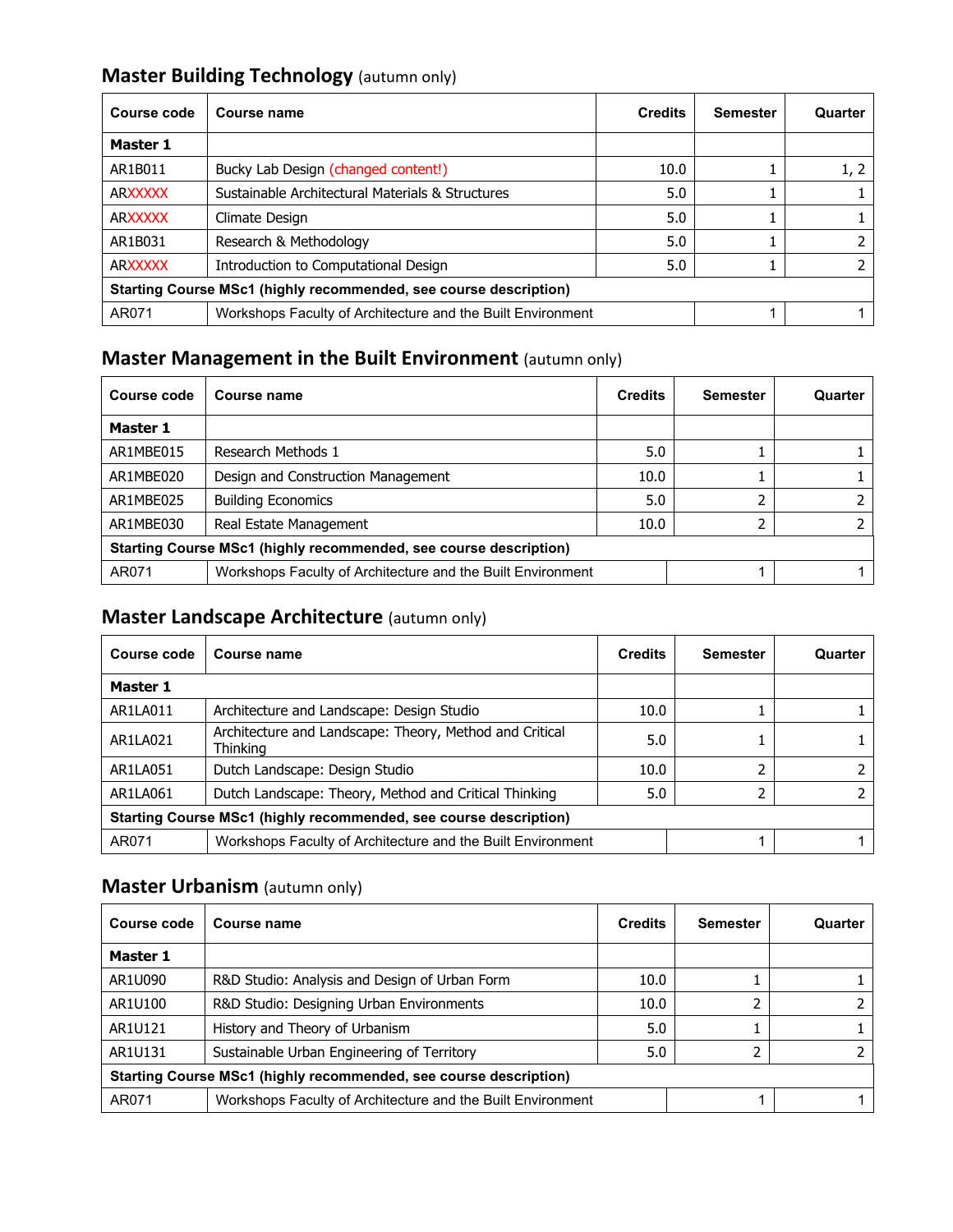# **Spring semester** (these course packages are still subject to change!)

| Course code           | Course name                           | <b>Credits</b> | <b>Semester</b> | Quarter |
|-----------------------|---------------------------------------|----------------|-----------------|---------|
| <b>Architecture 1</b> |                                       |                |                 |         |
| Master 2              |                                       |                |                 |         |
|                       | Choice MSc2 Design studio*            | 15.0           | ∩               |         |
| AR0119                | <b>Figures</b>                        | 5.0            | ∩               |         |
| AR2HA011              | Building Green: Past, Present, Future | 5.0            | ∩               |         |
| AR0225                | Forms & Inspiration                   | 5.0            | ◠               | 3       |

#### **Master Architecture specializations** (spring only)

| <b>Architecture 2</b> |                                                          |      |   |  |
|-----------------------|----------------------------------------------------------|------|---|--|
| Master 2              |                                                          |      |   |  |
|                       | Choice MSc2 Design studio*                               | 15.0 |   |  |
| AR0796                | Ornamatics                                               | 5.0  |   |  |
| AR2AP031              | Public Building Seminar Aesthetics of Sustainable Design | 5.0  | ◠ |  |
| AR0136                | Making                                                   | 5.0  |   |  |

| <b>Architecture 3</b> |                                                                                       |      |   |  |
|-----------------------|---------------------------------------------------------------------------------------|------|---|--|
| Master 2              |                                                                                       |      |   |  |
|                       | Choice MSc2 Design studio*                                                            | 15.0 |   |  |
| AR0108                | Mastermind: CRASH (Conservation, Reuse, Architecture,<br>Sustainability and Heritage) | 5.0  |   |  |
| AR0113                | Methods of Architecture Analysis and Imagination                                      | 5.0  |   |  |
| AR0141                | CSI-Heritage (Conservation, Survey, Investigation of the Built<br>Heritage)           | 5.0  | ◠ |  |

| <b>Architecture 4</b> |                             |      |   |  |
|-----------------------|-----------------------------|------|---|--|
| Master 2              |                             |      |   |  |
|                       | Choice MSc2 Design studio*  | 15.0 |   |  |
| AR0109                | City of Innovations Project | 5.0  | ◠ |  |
| AR2UA010              | Urban Architecture          | 5.0  | ◠ |  |
| AR0106                | Architectural Ethnography   | 5.0  |   |  |

\* Choice MSc2 Design studio: please choose 3 Design studios from the list below in order of preference and mention these in your motivation letter. By selecting the course code in the <u>course catalogue</u> you can find more detailed information about the content of the courses. The 15 ECTS studios are offered by the Architecture track.